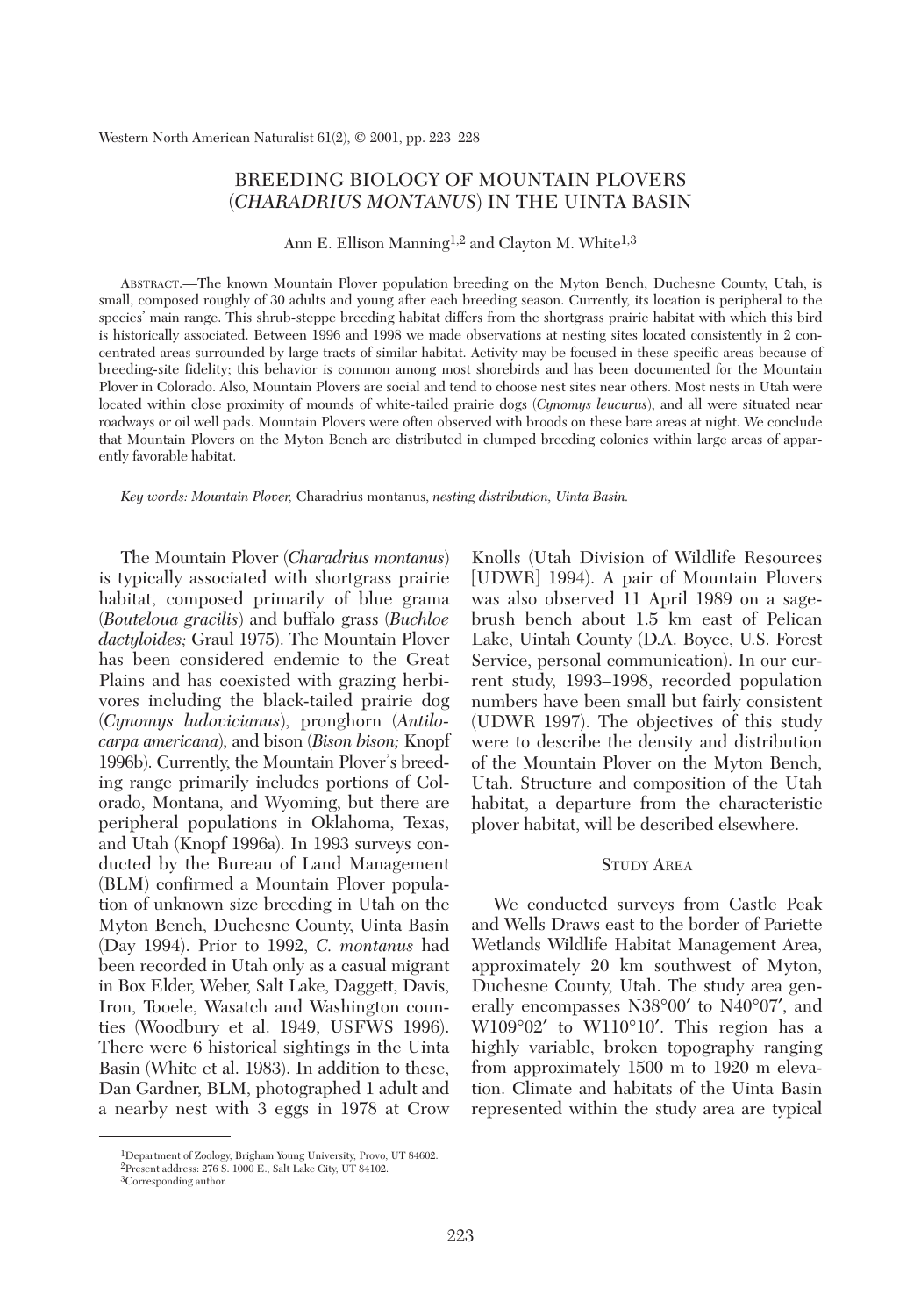of the shrub-steppe habitat type found in the Great Basin (Goodrich and Neese 1986). Vegetative complexes vary from essentially bare sand and/or gravel to low-growing black sagebrush (*Artemisia nova*). Greasewood (*Sarcobatus vermiculatus*), shadscale (*Atriplex* spp.), and occasional big sagebrush (*Artemisia tridentata*) stands are sporadically present in deeper draws and throughout the area. Mountain Plover surveys have been conducted in this same area since 1993 (UDWR 1995).

#### **METHODS**

Fieldwork was conducted May to mid-August 1996–1998. Approximately 15,028 ha were surveyed, including the documented Mountain Plover use and sighting areas that occupy about 1625 ha. Although surveys were done at varying times throughout the day, we spent more time and emphasis in May before Mountain Plovers began nesting, as courtship behavior made them more visible. To find as many Mountain Plovers as possible, surveys were conducted by truck (roadways only), on ATVs (off road), and on foot. Call playbacks were used early in the breeding season to find Mountain Plovers by soliciting a response from courting adults. Locations in which Mountain Plovers had been observed in the past were searched largely on foot in a grid pattern so that the entire area was visible without the aid of binoculars. To cover more ground, we also searched adjacent areas on foot, though transects were not as close together as locations of previous Mountain Plover use. Regions beyond these locations were surveyed using binoculars from roadways in a truck. As there is no reliable way to assess large tracts of land to determine appropriate Mountain Plover nesting areas (because habitat is so uniform and plovers are clumped), based on our experience, knowledge of the terrain, and appearance of the landscape, we used 7.5-minute topographic maps and judged the habitat to determine where to focus search efforts.

Once nests containing eggs were located, adults were subsequently trapped. After adult birds left the eggs, we placed a small wire cage with an open door over the nest. As adults returned to incubate, the door was tripped and adults captured. Mountain Plovers were fitted with a U.S. Fish and Wildlife Service (USFWS) band and a red color band above the left knee. A 3-g Trans-Astable (Advanced Telemetry Systems) standard radio transmitter was affixed to each adult bird on the back below the neck with a light coating of waterproof epoxy adhesive, a method used in other study areas in California and Colorado (Knopf and Rupert 1995, 1996, F. Knopf personal communications). Mountain Plovers that lost their transmitters were retrapped if they were still nesting. Birds with transmitters were monitored from the ground while still attending the nest. Once chicks hatched and adults and broods moved away from nest sites, surveys were conducted from a fixed-wing aircraft to obtain better coverage of a large area with a limited transmitter signal.

After chicks had hatched, surveys were also done in a vehicle on roadways at night with a spotlight. Pre-fledged young were caught by hand and banded with USFWS and red color bands.

### **RESULTS**

The first dates that we observed Mountain Plovers in the study area were 3 May 1996, 11 April 1997, and 9 April 1998. Exact dates of their arrival on the Myton Bench are not known. The total number of Mountain Plovers (adults and young) observed in 1996 was 16; there were 29 in 1997 and 30 in 1998 (Table 1). For all 3 years most observations occurred in areas where sightings had been made in previous years, or adjacent to those areas. Typical habitat for Mountain Plovers in the Uinta Basin Myton Bench area is characterized by black sagebrush and shadscale vegetation in the 8–25 cm height range (UDWR 1995).

Three nests were found in 1996, the first on 5 June. No nests were located in 1997. In 1998 the first of 5 nests was found on May 29, and eggs were hatching that day. The latest 2 of 5 nests found in 1998 were abandoned. At one of those nests an adult was trapped, banded, and fitted with a transmitter. Thirteen days later another adult was trapped at the same nest. We assume that the 2nd adult trapped was the male of the breeding pair. Nests of nearest neighbors were located about 240–370 m apart. Four of the five 1998 nest sites were located an average of 8.5 m (range, 3 to >100 m) from a white-tailed prairie dog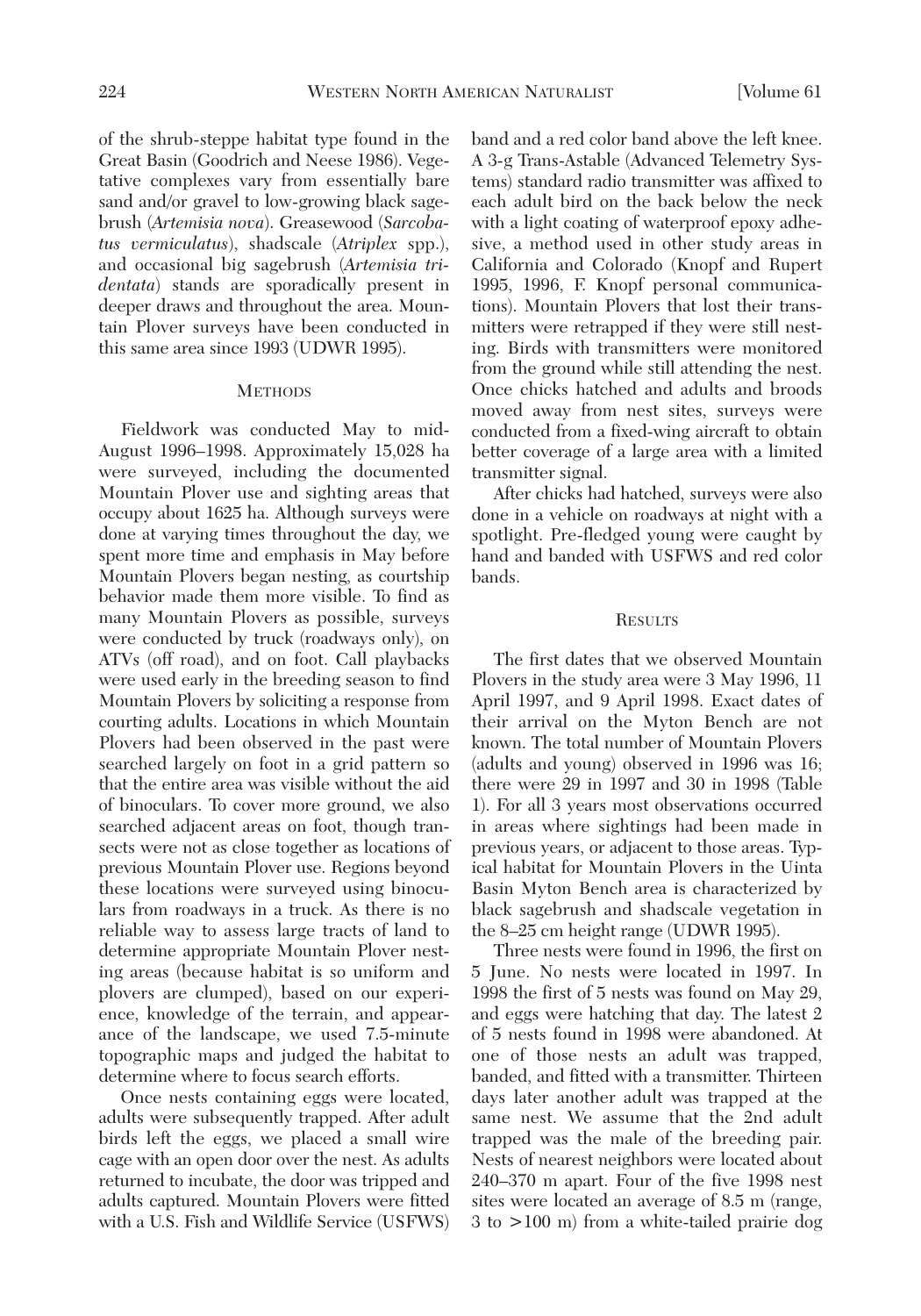| Total observed           | 1992 | 1993<br>31 | 1994<br>$24 - 28$ | 1995<br>29 | 1996<br>16 | 1997<br>29 | 1998<br>30 |
|--------------------------|------|------------|-------------------|------------|------------|------------|------------|
| Number of clutches       |      |            | 2                 | ີ          | 3          |            | 5          |
| Number of broods         |      |            | 6                 |            | 2          |            | 6          |
| Number of young          |      | 15         | 9                 |            | 6          | 16         | 14         |
| Young per adult          |      | 0.94       | 0.47              | 0.45       | 0.60       | 1.23       | 0.88       |
| Date of 1st observation  |      | 4/28       | 5/8               | 4/6        | 5/3        | 4/11       | 4/9        |
| Date of last observation |      | 7/26       | 8/15              | 8/1        | 8/13       | 8/13       | 8/14       |

TABLE 1. Mountain Plover counts, reproductive success, and temporal occurrence on the Myton Bench, 1992–1998.

mound. No prairie dog activity was noted at the 5th nest. The five 1998 nest sites were located an average of 68.6 m (range, 3–182 m) from surface disturbance, usually roads.

In 1996, of 3 transmitters fitted to Mountain Plovers, 2 came off after 2–3 days. The 3rd bird left the area, and we were unable to locate the signal with the receiver. No adults were trapped in 1997. In 1998 five transmitters were attached to Mountain Plovers; 2 transmitters came off and were recovered. One adult left the nest area soon after it was trapped, and the radio signal was not picked up until 2 months later, approximately 1 km from the nest site. It is not known if the transmitter was still attached to the bird at that time. The remaining 2 adults with transmitters were monitored for 2–3 weeks while at the nest site and shortly after the eggs hatched, but no substantial movement patterns were observed before we were unable to locate transmitter signals again.

#### **DISCUSSION**

Although documentation of this small but somewhat consistently stable population has been recent, its occurrence on the Myton Bench, Utah, probably had ancient origins. The historical distribution of bison included the Uinta Basin near the periphery of its range (Hornaday 1889); it is likely the Mountain Plover followed bison herds westward as they provided suitable habitat for breeding. And, like the bison, they too are on the periphery of their breeding range in this geographically isolated location.

The distribution of known nesting populations of Mountain Plovers in the Uinta Basin is essentially concentrated in 2 nesting areas of 585 and 1040 ha amidst 15,034 ha of seemingly favorable habitat. The breeding area

accounts for about 10% of the area surveyed. Based on our experience, we estimate that perhaps 70% of the entire area has appropriate nesting characteristics. Yearly totals of about 30 Mountain Plovers reported for the Myton Bench are probably conservative estimates considering the amount of potential habitat. Although much search time was spent outside areas where Mountain Plovers are concentrated, most observations were made in areas known to support nesting Mountain Plovers. For example, although much of Eightmile Flat was surveyed in earlier years for prairie dogs, and Mountain Plovers were recorded on 5 occasions, no nests or young were seen. Surveying this area would double the area of concentrated searches; however, access by automobile is restricted because of lack of road systems. It is important to note that the Mountain Plover is drably marked and often squats motionless in response to disturbance, making it difficult to find (Knopf 1996).

The Myton Bench population seems to fluctuate slightly around 30 birds, with youngof-the-year accounting for half the total. It is possible that breeding adults remain in and adjacent to nesting areas during the breeding season, while nonbreeding adults go elsewhere in the region and are not included in the count. Or, nonbreeding adults may remain near nest sites of other pairs and, because individuals are not recognizable by bands, may appear to be a member of the breeding pair. Graul (1975) reported Mountain Plovers are slightly colonial and nesting territories may overlap. Nests in Colorado were found to be clumped in a given area, even where habitat was good over broad areas and population numbers were low (2 nests and 1 additional brood per 65 ha; Graul 1972). While the plover population on the Myton Bench is small, 4 of 5 nests in 1998 were clumped together, perhaps as a result of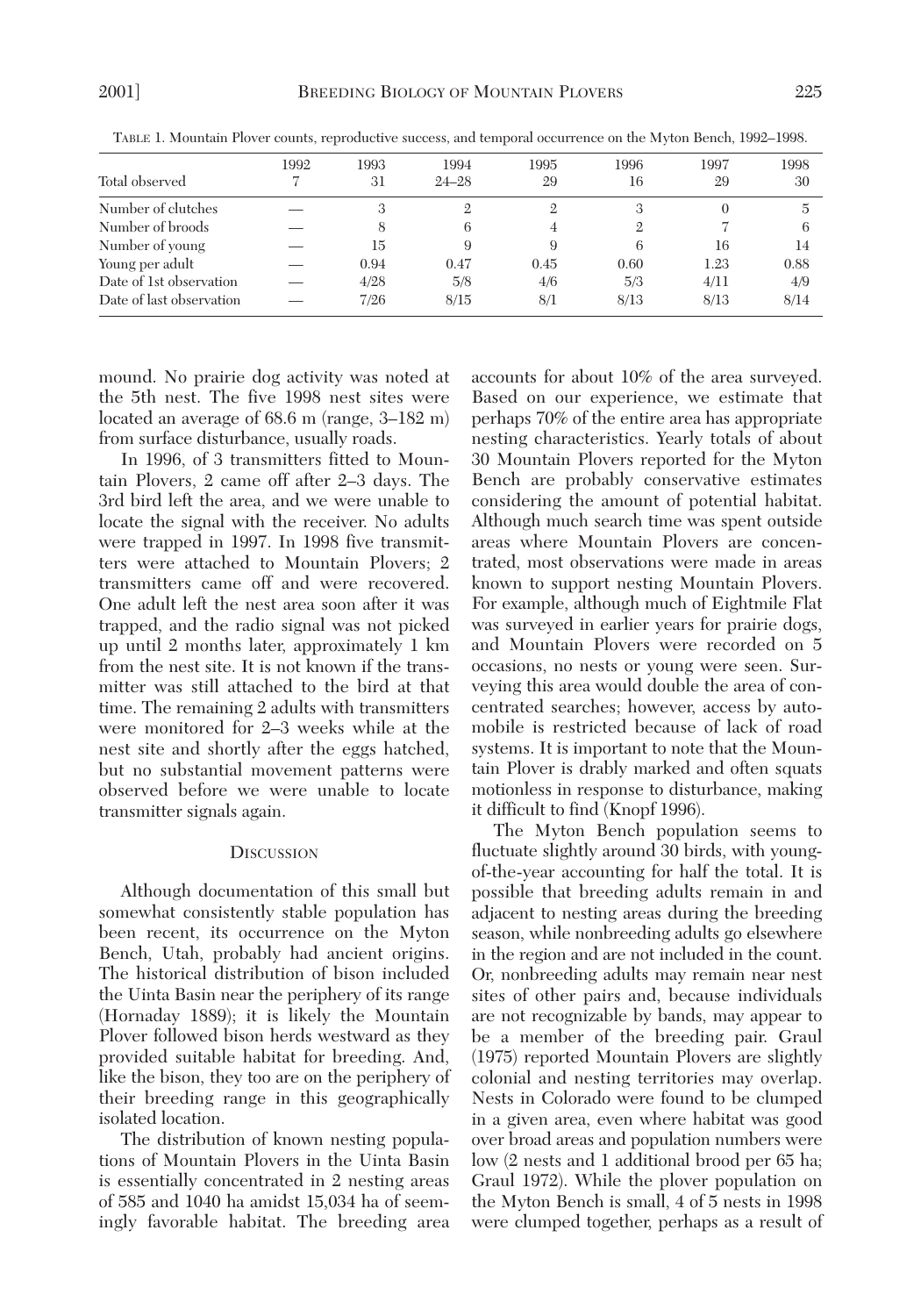the social nature of this species, even though they are surrounded by large areas of similar and apparently suitable habitat.

Breeding-site fidelity may also influence nesting distribution. In Colorado some adults (5 of 8 banded) returned to the same breeding area each year, and some young (2 banded as downy young) came back to breed in the area in which they hatched (Graul 1973). Our observations of Mountain Plover breeding activity have been recorded in the same areas on the Myton Bench since survey work began in 1993. It is likely that Mountain Plovers are returning to breed at the same sites year after year because of long-established traditions. Breeding-site fidelity is prevalent among most shorebird species and best documented in the Piping Plover (*Charadrius melodus;* Haig and Oring 1988) and Spotted Sandpiper (*Actitis macularia;* Reed and Oring 1993). Prior knowledge of an area may increase success in obtaining food, territories, and mates. Territory defense and predator avoidance may also be more effective (Haig and Oring 1988). Successful breeding in an area one year does not ensure success in following years; however, experience gained in an area may be an advantage in reproductive success over an individual's lifetime (Gratto et al. 1985, Haig and Oring 1988).

Mountain Plover distribution is also likely related to prairie dog activity. White-tailed prairie dogs (*Cynomys leucurus*) are common on the Myton Bench but distributed unequally across the landscape rather than highly clumped, and 4 of 5 nests located in 1998 were found near active prairie dog mounds. Also, broods in Utah do not seem to move far from the nest site, about 800–900 m (Fig. 1), and adults have been observed frequently on white-tailed prairie dog mounds. Gilbert (1980) and Terborgh (1986) designated prairie dogs an ecological keystone species, meaning they create suitable habitat conditions supporting populations of other species, including Mountain Plovers. Mountain Plovers prefer areas of short vegetation or bare ground, and prairie dogs provide such areas as a result of their grazing and mound construction. Horizontal visibility on Montana dog towns was significantly greater than visibility at adjacent areas (Knowles et al. 1982). Mountain Plovers select this habitat for nesting as well as all other activities throughout the breeding season (Olson and Edge 1985). Prairie dog towns in Wyoming are smaller and more scattered than in Montana; however, a nest and several adults and chicks were seen on a dog town, and chicks tended to remain in the general area of the nest (Parrish et al. 1993).

Nest sites in the Myton Bench area (*n* = 11) were located an average of 69 m (range, 3–182 m) from well pads and/or roadways. Wells and roads were in existence before annual nest-site selection by Mountain Plovers. Mountain Plover nests in the Powder River Basin, Wyoming, were found near animal or wheel tracks, and birds were seen foraging on the tracks in the morning and evening (Parrish et al. 1993). Observations have been made on the Laramie plains, Wyoming, of adults bringing young close to roads to feed (Laun 1957). McCafferty (1930, as cited in Laun 1957) reported many young birds killed by automobiles while feeding near roadways; vehicle activity may be responsible, in part, for the decrease of Mountain Plovers on the Laramie plains. Spotlight surveys in Utah yielded many observations of adults and young on well pads and roads at night in addition to those during daylight hours. Because our night work with spotlights was of short duration when plovers were found, we do not believe we unduly exposed Mountain Plovers to predation during those times. Our observations also indicated that vehicular traffic does not appear to alter foraging or incubation behavior; and, while vehicle mortality may be of concern, no cases have been documented in Utah.

The Mountain Plover is rare in Utah and has been declining over the whole of its breeding range since the 1960s. It is a species characterized by habitat specificity (Rotenberry and Wiens 1980). The historical use of certain areas for breeding on the Myton Bench over other places indicates the relative importance of protecting these nesting grounds from further oil and gas development. Though Mountain Plovers tend to select nest sites near areas of surface disturbance (see Knopf and Miller 1994 for Colorado conditions), and additional bare ground resulting from increased development may seem beneficial to this bird, added human activity associated with oil and gas expansions in Utah may have adverse effects on this small population. Intensive surveys, perhaps using playback calls over adjacent regions and especially where other breeding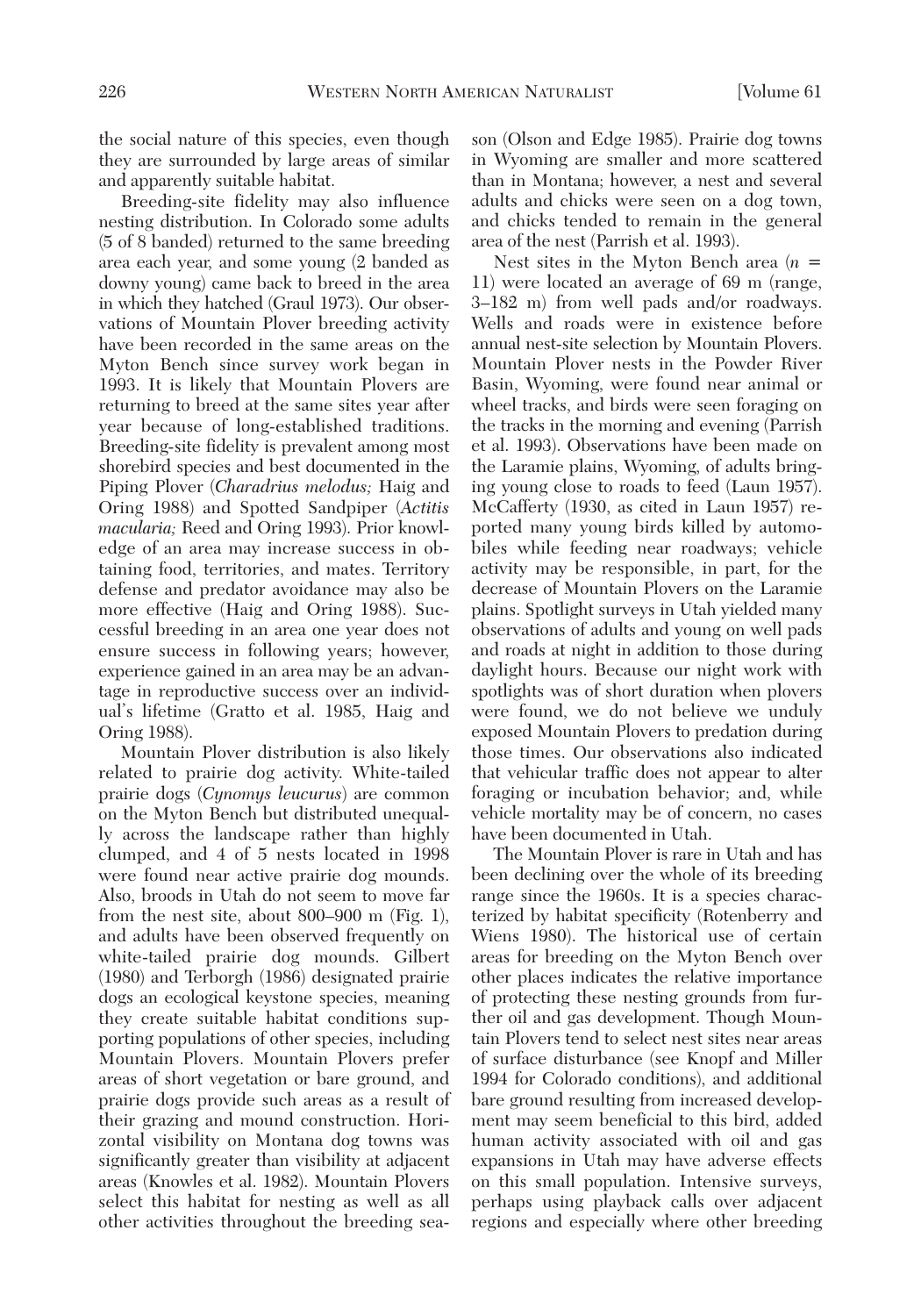

Fig. 1. Observations of adult Mountain Plovers, brood sites, and nest sites on the Myton Bench, Utah, 1992-1998. Fig. 1. Observations of adult Mountain Plovers, brood sites, and nest sites on the Myton Bench, Utah, 1992–1998.